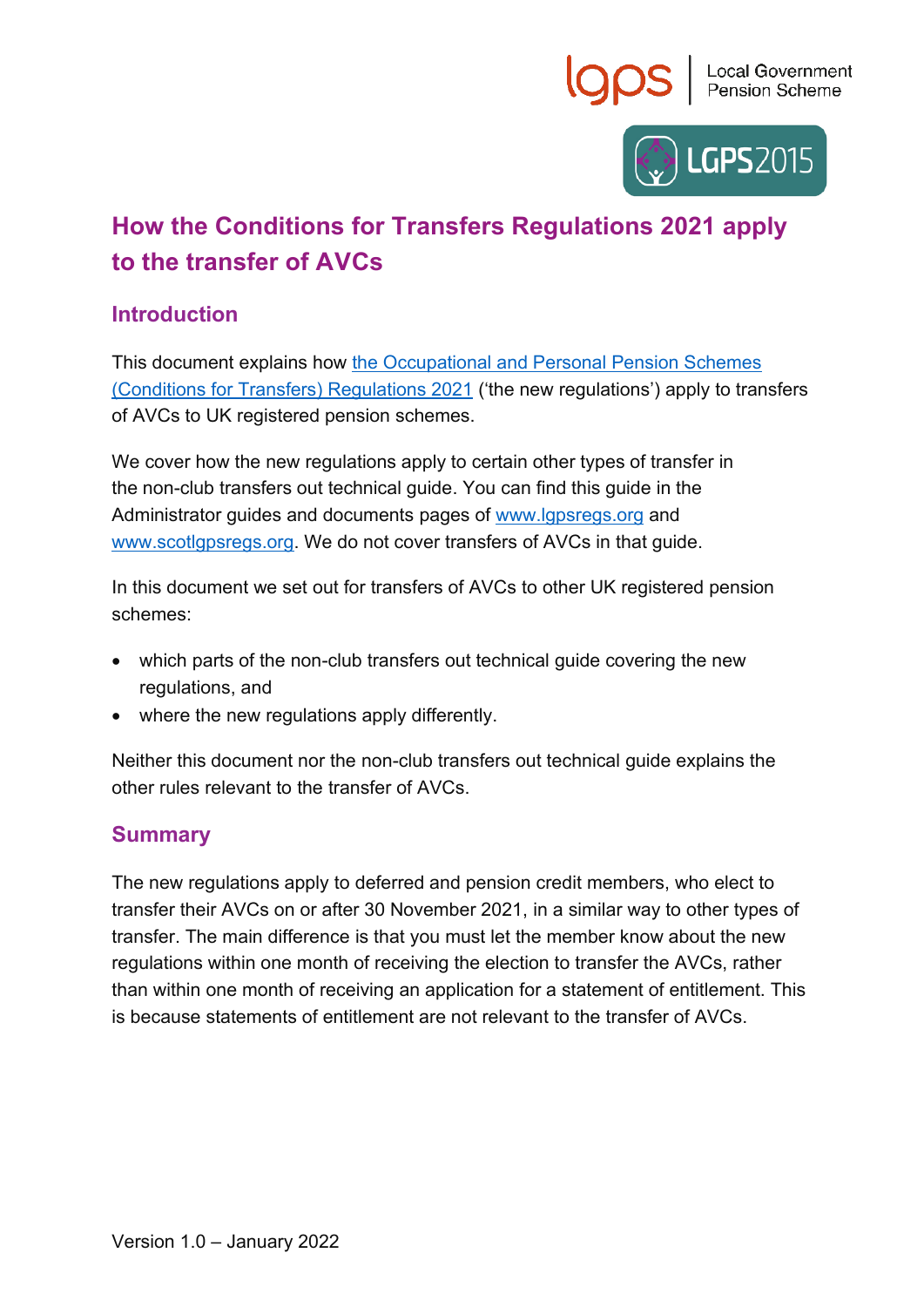**Which parts of the non-club transfers out technical guide covering the new regulations are also relevant to the transfer of AVCs to other U K registered pension schemes?**

Table 1

| <b>New regulation requirements</b>                                                                                                                  | Relevant sub paragraph in<br>section 4 (CETV questions and<br>answers) of the non-club<br>transfers out technical guide | How does this apply to the transfer of AVCs?                                                                                                                                                                                                                                                                                                                                                                                                                                                                                                                                                                                                                                                |
|-----------------------------------------------------------------------------------------------------------------------------------------------------|-------------------------------------------------------------------------------------------------------------------------|---------------------------------------------------------------------------------------------------------------------------------------------------------------------------------------------------------------------------------------------------------------------------------------------------------------------------------------------------------------------------------------------------------------------------------------------------------------------------------------------------------------------------------------------------------------------------------------------------------------------------------------------------------------------------------------------|
| You must inform the member that for<br>the transfer to proceed, you must be<br>satisfied that either the First or Second<br>condition has been met. | Information to be provided to<br>member upon initial enquiry.                                                           | For the transfer of AVCs, you must inform the<br>member within one month of the date the member<br>elects to transfer their AVCs. You do not need to<br>do so if you pay the transfer within that one-month<br>period.<br>Rather than wait to see whether you will pay the<br>transfer within the one-month period, you may find<br>it easier to automatically send the information on<br>receiving an election to transfer AVCs.<br>We have created a template letter for this purpose<br>called 'Transfers out initial enquiry letter AVCs<br>and Pension Credits'. You can find this on the<br>Administrator guides and documents pages of<br>www.lgpsregs.org and www.scotlgpsregs.org. |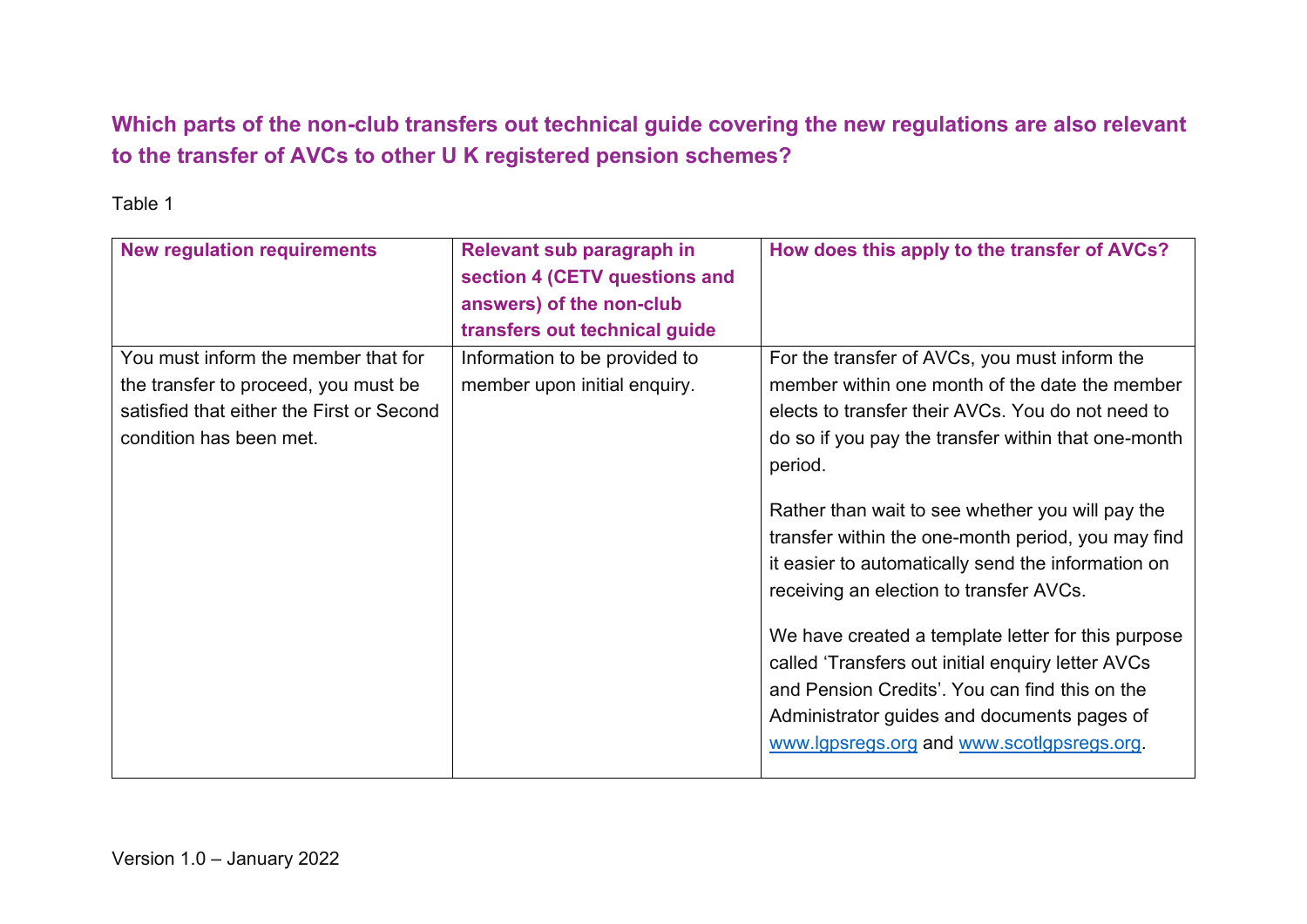| <b>New regulation requirements</b>                                                                                                                                                                                                                                                                                                                                                | Relevant sub paragraph in<br>section 4 (CETV questions and<br>answers) of the non-club<br>transfers out technical guide | How does this apply to the transfer of AVCs?                                                                                                   |
|-----------------------------------------------------------------------------------------------------------------------------------------------------------------------------------------------------------------------------------------------------------------------------------------------------------------------------------------------------------------------------------|-------------------------------------------------------------------------------------------------------------------------|------------------------------------------------------------------------------------------------------------------------------------------------|
| If you are satisfied beyond reasonable<br>doubt that the receiving scheme is a<br>'safe scheme', the transfer may<br>proceed.                                                                                                                                                                                                                                                     | The Conditions - First condition.                                                                                       | This applies to the transfer of AVCs in the same<br>way as it applies to transfers of non-AVC deferred<br>benefits or pension credit benefits. |
| You can decide that the second<br>condition is met without requesting<br>further information. You can do this<br>where the receiving scheme is a<br>personal pension scheme on your<br>'clean list' and, on the balance of<br>probabilities, based on the information<br>you hold, you decide that none of red<br>flags three to six or amber flags four to<br>eight are present. | The Conditions - Second condition<br>Stage one $-$ the balance of<br>$\bullet$<br>probability test                      | This applies to the transfer of AVCs in the same<br>way as it applies to transfers of non-AVC deferred<br>benefits or pension credit benefits. |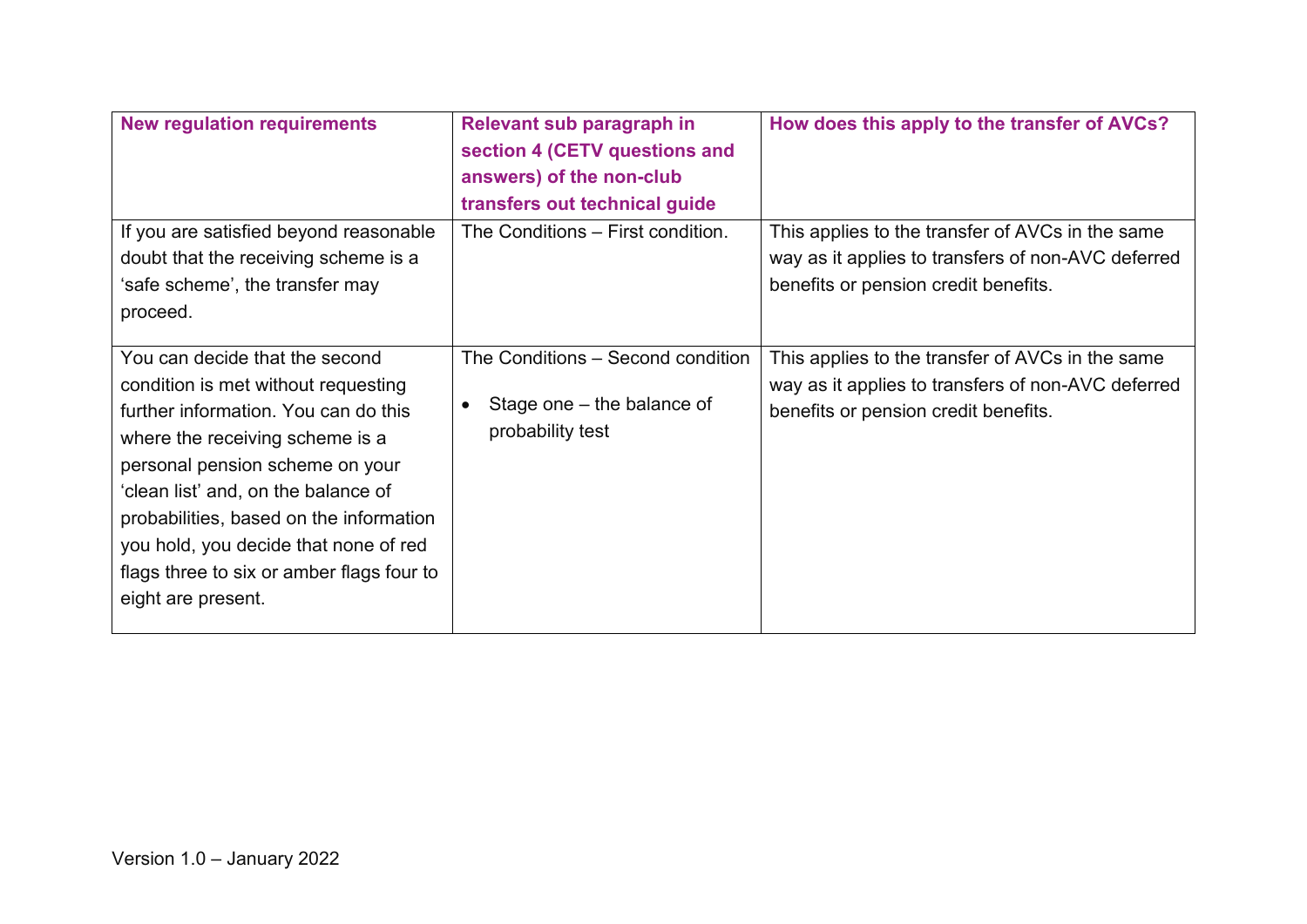| <b>New regulation requirements</b>      | Relevant sub paragraph in         | How does this apply to the transfer of AVCs?       |
|-----------------------------------------|-----------------------------------|----------------------------------------------------|
|                                         | section 4 (CETV questions and     |                                                    |
|                                         | answers) of the non-club          |                                                    |
|                                         | transfers out technical guide     |                                                    |
| Unless the case fell within the First   | The Conditions - Second condition | This applies to the transfer of AVCs in the same   |
| Condition, or Stage one of the Second   |                                   | way as it applies to transfers of non-AVC deferred |
| condition (set out in the previous two  | Stage two - formally request      | benefits or pension credit benefits.               |
| rows) you must formally request further | information                       |                                                    |
| information before you can decide       | The Conditions - Employment link  |                                                    |
| whether the member meets the            |                                   |                                                    |
| Second condition, including sending     |                                   |                                                    |
| reminders.                              |                                   |                                                    |
|                                         |                                   |                                                    |
| Where the receiving scheme is a UK      |                                   |                                                    |
| occupational pension scheme, you        |                                   |                                                    |
| must request the employment link        |                                   |                                                    |
| information and, if necessary,          |                                   |                                                    |
| reasonable and proportionate evidence   |                                   |                                                    |
| information. For personal pensions,     |                                   |                                                    |
| you must request reasonable and         |                                   |                                                    |
| proportionate evidence / information.   |                                   |                                                    |
|                                         |                                   |                                                    |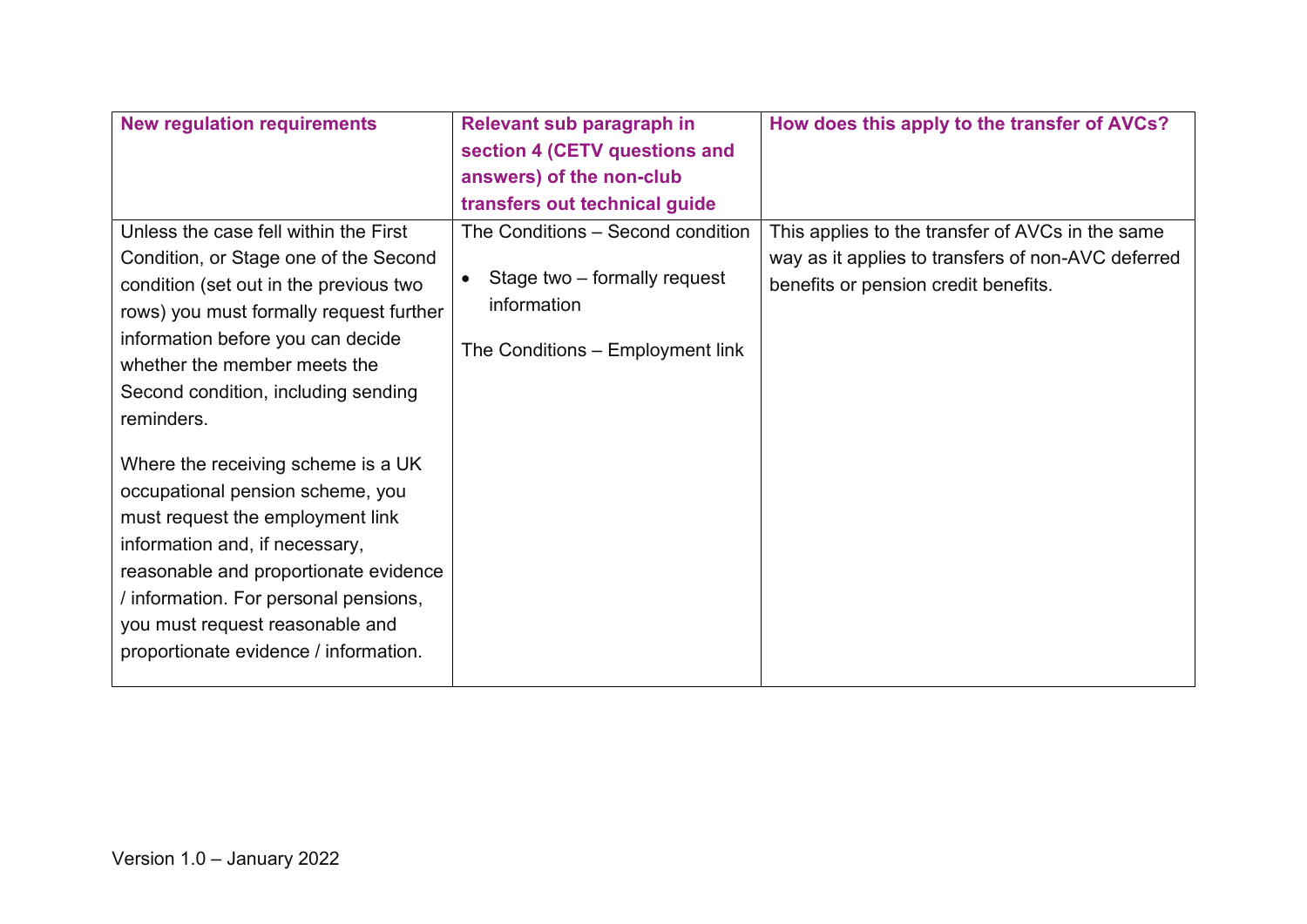| <b>New regulation requirements</b>                                                                                                                                                                                                                                                                                             | Relevant sub paragraph in<br>section 4 (CETV questions and<br>answers) of the non-club<br>transfers out technical guide                                                                                                                                            | How does this apply to the transfer of AVCs?                                                                                                   |
|--------------------------------------------------------------------------------------------------------------------------------------------------------------------------------------------------------------------------------------------------------------------------------------------------------------------------------|--------------------------------------------------------------------------------------------------------------------------------------------------------------------------------------------------------------------------------------------------------------------|------------------------------------------------------------------------------------------------------------------------------------------------|
| When the member provides all the<br>further information you formally<br>requested, or, if the member does not<br>do so, one month has passed since<br>sending a reminder, you must decide<br>whether the member meets the<br>Second condition. This involves<br>assessing whether any red and / or<br>amber flags are present. | The Conditions - Second condition<br>Stage three – assess whether<br>$\bullet$<br>red flags one and amber flags<br>one, two or three are present<br>Stage four – assess whether<br>$\bullet$<br>red flags two to six and amber<br>flags four to eight are present. | This applies to the transfer of AVCs in the same<br>way as it applies to transfers of non-AVC deferred<br>benefits or pension credit benefits. |
| Record all the information you<br>requested and received, together with<br>details of your assessment, decision<br>making and communications.                                                                                                                                                                                  | The Conditions - Second condition<br>Stage five - record your<br>$\bullet$<br>decisions                                                                                                                                                                            | This applies to the transfer of AVCs in the same<br>way as it applies to transfers of non-AVC deferred<br>benefits or pension credit benefits. |
| Where you decide that one or more<br>amber flags are present and no red<br>flags are present, you must direct the<br>member to obtain mandatory guidance<br>from MoneyHelper.                                                                                                                                                  | The Conditions - MoneyHelper                                                                                                                                                                                                                                       | This applies to the transfer of AVCs in the same<br>way as it applies to transfers of non-AVC deferred<br>benefits or pension credit benefits. |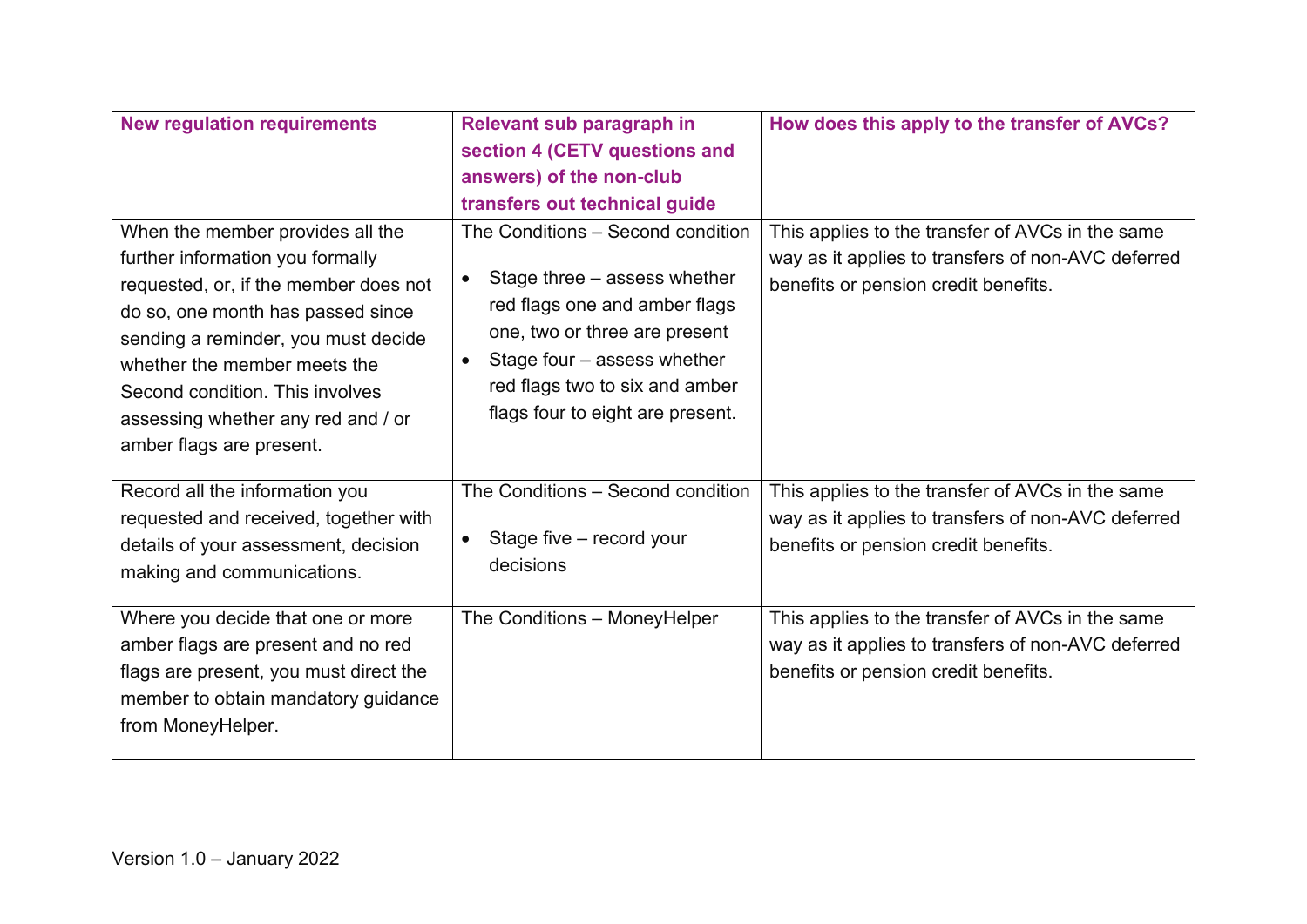| <b>New regulation requirements</b>          | Relevant sub paragraph in          | How does this apply to the transfer of AVCs?       |
|---------------------------------------------|------------------------------------|----------------------------------------------------|
|                                             | section 4 (CETV questions and      |                                                    |
|                                             | answers) of the non-club           |                                                    |
|                                             | transfers out technical guide      |                                                    |
| If you are not satisfied that either the    | Can the member lose the right to a | This applies to the transfer of AVCs in the same   |
| First or Second condition is met, you       | CETV?                              | way as it applies to transfers of non-AVC deferred |
| must refuse the transfer. You must          |                                    | benefits or pension credit benefits.               |
| inform the member in writing within         | The Conditions – Refusing a        |                                                    |
| seven working days of your decision.        | transfer                           |                                                    |
| The letter must set out:                    |                                    |                                                    |
| the reasons for your decision,<br>$\bullet$ |                                    |                                                    |
| the address from which further<br>$\bullet$ |                                    |                                                    |
| information about it may be                 |                                    |                                                    |
| obtained, and                               |                                    |                                                    |
|                                             |                                    |                                                    |
| information on the right to appeal.         |                                    |                                                    |
| We have created a template letter for       |                                    |                                                    |
| this purpose called 'Transfers out          |                                    |                                                    |
| refusal to transfer'. You can find this on  |                                    |                                                    |
| the Administrator guides and                |                                    |                                                    |
| documents pages of www.lgpsregs.org         |                                    |                                                    |
| and www.scotlgpsregs.org.                   |                                    |                                                    |
|                                             |                                    |                                                    |